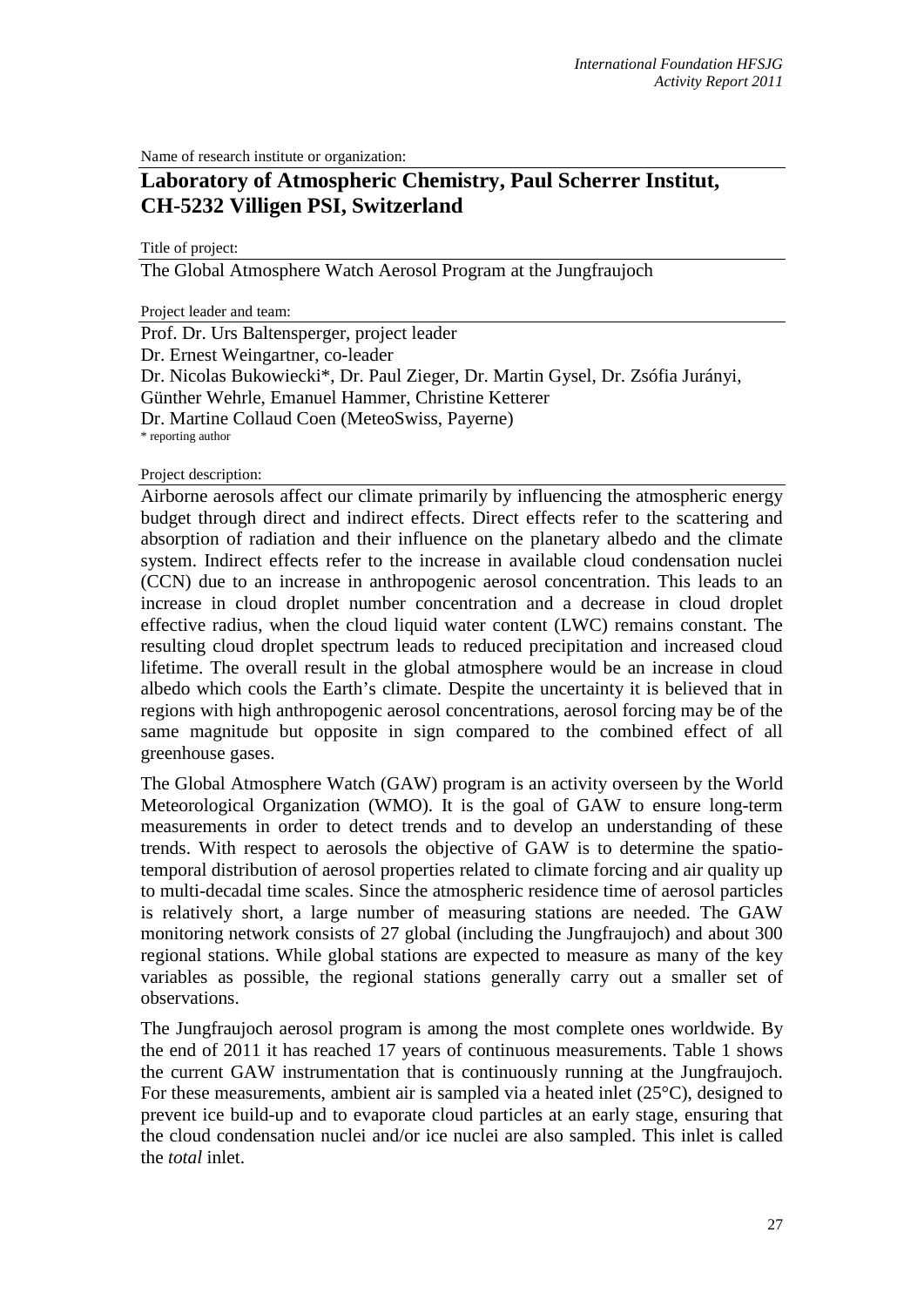Hourly and daily averages are calculated and the data is visualized in real-time for different time periods in the internet, see http://aerosolforschung.web.psi.ch/onlinedata or http://gawrtl.psi.ch

| Instrument                        | Measured parameter                      |
|-----------------------------------|-----------------------------------------|
| CPC (TSI 3010 or 3772)            | Particle number density (particle       |
|                                   | diameter $D_p>10$ nm)                   |
| Nephelometer (TSI 3563)           | Scattering coefficient at three         |
|                                   | wavelengths                             |
| Aethalometer (AE-31)              | Absorption coefficient at seven         |
|                                   | wavelengths; black carbon (BC)          |
|                                   | concentration                           |
| <b>MAAP</b>                       | Absorption coefficient at one           |
|                                   | wavelength; black carbon (BC)           |
|                                   | concentration                           |
| Filter packs                      | Aerosol major ionic composition (PM1    |
|                                   | and TSP)                                |
| Betameter and HiVol <sup>1)</sup> | Aerosol mass, PM1 and TSP <sup>1)</sup> |

*Table 1. Current GAW aerosol instrumentation*

<sup>1)</sup> measured by EMPA

Since 2008, additional aerosol parameters have been continuously measured at the Jungfraujoch (see Table 2). These measurements were conducted as part of the "GAW plus" program and two EU Projects (EUSAAR and EUCAARI).

| Instrument  | Measured parameter        | Measurement period    |
|-------------|---------------------------|-----------------------|
| SMPS, OPC   | Particle number size      | $10.1.2008 - ongoing$ |
|             | distribution,             |                       |
|             | $D_p = 20 - 22'500$ nm    |                       |
| <b>CCNC</b> | Number concentration of   | $10.1.2008 - ongoing$ |
|             | cloud condensation nuclei |                       |

*Table 2. Additional aerosol instrumentation operated in 2011.*

The number size distribution of aerosol particles plays a key role for direct and indirect aerosol climate interactions. A scanning particle mobility sizer (SMPS) and an optical particle counter (OPC) were installed at the JFJ in January 2008. These instruments have been fully operational since then and provide a complete size distribution from 20 nm to 20 µm.

The cloud condensation nuclei counter (CCNC) exposes ambient aerosol particles to a defined water supersaturation (SS, in the range between  $SS = 0.12{\text -}1.18\%$ ) and measures the concentration of cloud droplets that were activated at this SS. This instrument was installed in January 2008 and has been running since then. It provides valuable information on the variation, absolute value and SS dependence of the CCN concentration (Jurányi et al., 2011). Figure 1 shows the temporal variation of the measured CCN concentration from 2008 to 2011.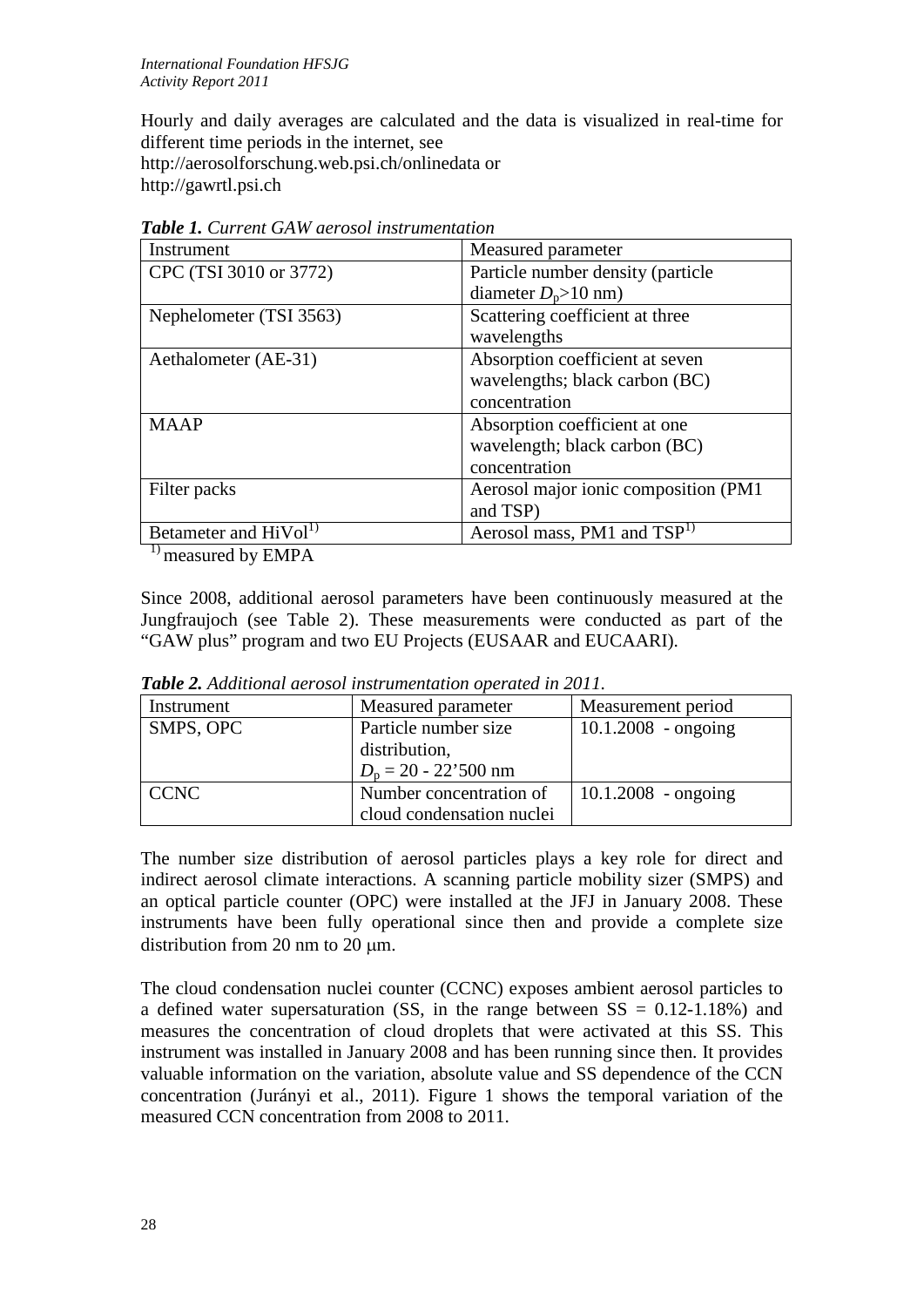

*Figure 1. Time series of CCN concentrations from April 2008 to December 2011 at 10 different supersaturations. The gap in the time series from December 2009 to January 2011 is due to the commitment of the CCNC in another campaign (MEGAPOLI in Paris) and due to a servicing of the instrument at the manufacturer.*

#### **The CLACE 2011 field campaign: Investigation of effective peak supersaturations in liquid-phase clouds**

An important aerosol parameter for climate models is the critical supersaturation (described by Köhler theory), at which a particle forms a cloud droplet. This parameter depends on the particle's dry size and chemical composition. At ambient air conditions, the prevailing supersaturation determines the activation diameter of the aerosol particles (i.e. the diameter at which size a particle forms a cloud droplet). The highest supersaturation that a particle experiences in an ambient cloud, leading to a cloud droplet forming from that particle, is the so-called effective peak supersaturation (*SSpeak*).

In summer 2011, the Cloud and Aerosol Characterization Experiment (CLACE2011) was conducted at the high alpine research station Jungfraujoch (3580 m asl, Switzerland). In order to determine  $SS_{peak}$  in ambient clouds, the ambient activation diameter (diameter where 50% of the particles are scavenged by water;  $D_{50}$ ) was retrieved from particle number size distribution measurements of the total and the interstitial (non-activated) aerosol. Two different inlet systems were used to retrieve the aerosol number concentration of (1) the total aerosol including the nuclei of the hydrometeors  $(N_{tot})$  and (2) the non-activated (interstitial aerosols;  $N_{int}$ ) ones. The difference of these two numbers leads to the number of cloud condensation nuclei (CCN) that were activated at the prevailing ambient air conditions. To retrieve the ambient  $D_{50}$ , the activated fraction ( $(N_{tot} - N_{int})/N_{tot}$ ) was calculated. The Köhler theory consists of two different laws: Raoult's law and Kelvin's law. The former is relying on the hygroscopic properties of the aerosol particles. To summarize Raoult's law with one parameter, Petters and Kreidenweis (2007) introduced the hygroscopicity parameter  $\kappa$ . To retrieve the prevailing ambient  $\kappa$  parameter, the activation diameter was compared to those retrieved from a cloud condensation nuclei (CCN) counter measuring at various controlled supersaturations. Therewith, the effective peak supersaturation can be calculated depending on the following parameters:  $D_{50}$ ,  $\kappa$  and the temperature where the activation of an aerosol to a cloud droplet occurs.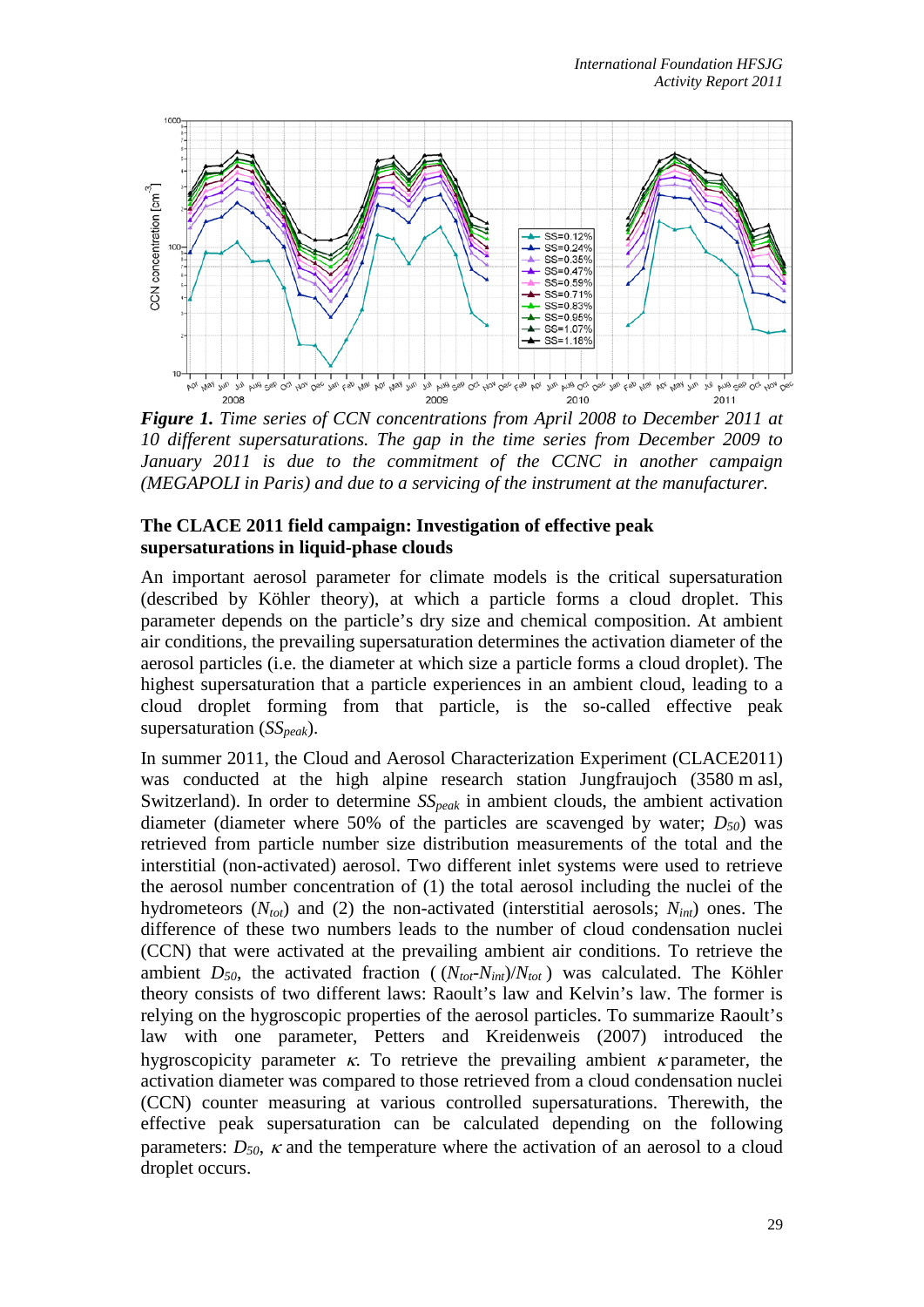

*Figure 2. Effective peak supersaturations are shown (color code) in a 3-dimensional wind field measured with a sonic anemometer representing the wind field around the Sphinx. The length of the lines shows the wind velocity of the air masses reaching the Jungfraujoch. Topography: Google Maps, 2011.*

Figure 2 shows the results of  $SS_{peak}$  in a satellite picture provided by GoogleEarth. The different colors of the lines indicate the *SSpeak* values, while the spatial alignment of the lines shows the direction (in a 3-dimension wind field) of the origin of the air masses reaching the Jungfraujoch. The length of the lines indicates the wind velocity. A range of *SSpeak* values between 0.04% and 1.62% has been observed during CLACE2011. While air masses coming from the North showed a wide range of values, *SSpeak* values for air masses coming from the South were more constant at around 0.2%. This can most likely be explained by different topography from south and north of the Jungfraujoch causing different updraft velocities. While the south side of the Jungfraujoch has a rather smooth topography (Aletsch glacier) resulting in relatively low orographically induced updraft velocities, the north side is characterized by steep rock walls, with more turbulent wind conditions and high updraft velocities.

Currently, the influence of particle number concentration and size distribution on the *SSpeak* as a function of updraft velocity is being investigated in detail with a cloud box model.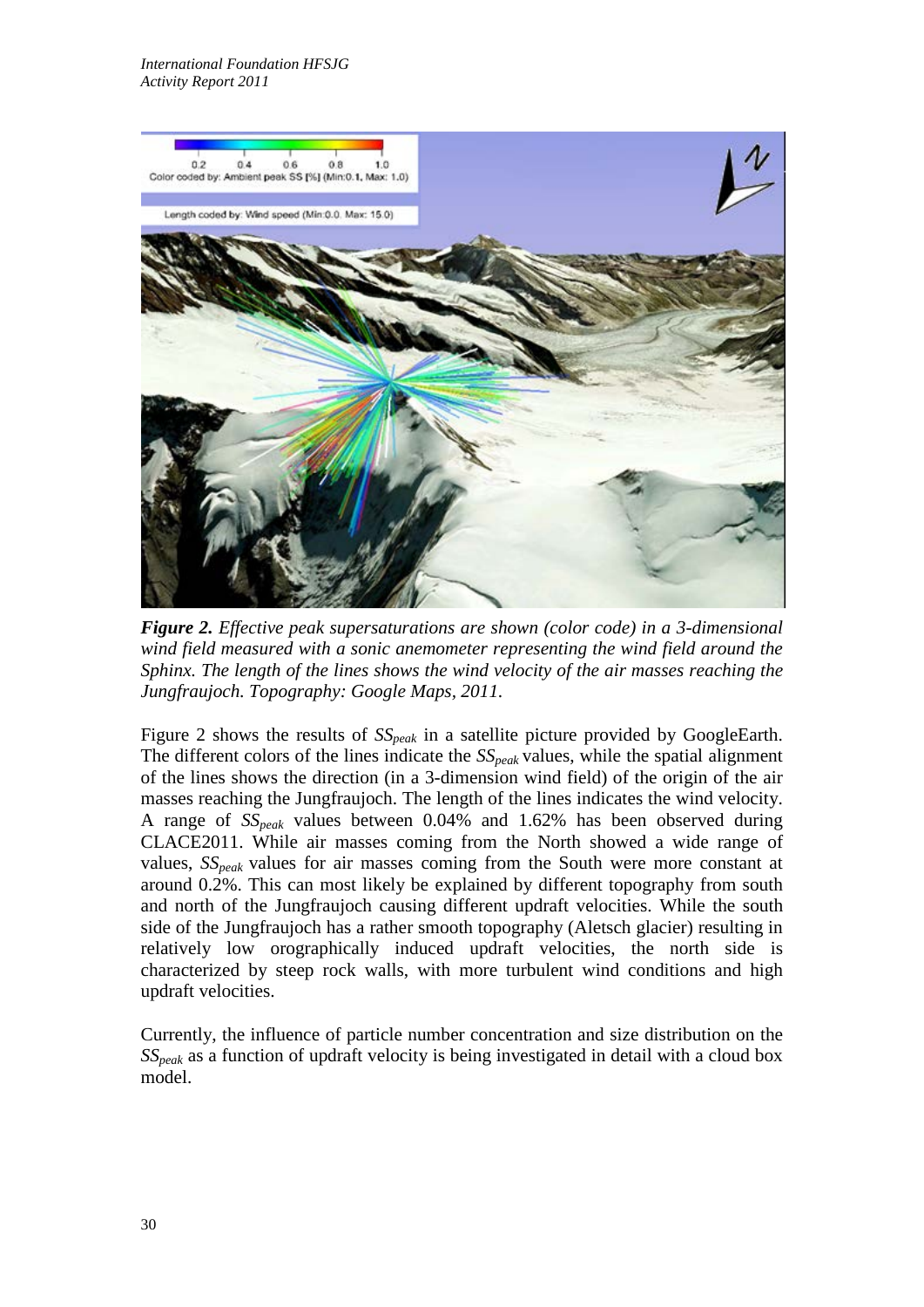## **Planetary boundary layer detected by remote sensing instruments at the Kleine Scheidegg**

The knowledge of the planetary boundary layer (PBL) over mountainous terrain is rather incomplete and most studies are based on highly simplified and idealized mountains or undulating areas. The two most important research fields in this domain are the PBL development in mountainous terrain as well as the improvement of algorithms to derive PBL from remote sensing instruments as lidars, ceilometers or wind profilers. In mountains less solar radiation is needed to heat up the same air volume as over lowlands. This fact causes temperature differences between both areas, resulting in pressure differences and local wind systems.



*Figure 3. Outline of CLACE 2010.*

During CLACE 2010, the PBL was estimated by both the ceilometer and the wind profiler at the Kleine Scheidegg for all fair-weather days. Both instruments use gradients in the aerosol backscatter or refractive index, respectively. For the wind profiler, the range-corrected signal to noise ratio (SNR<sub>corr</sub>) and the resulting PBL estimates are shown in Figure 4 for 8 July 2010. The development of a convective boundary layer (CBL) is clearly observed with a maximum of  $SNR_{corr}$ . A growing CBL can be detected by both the ceilometer and the wind profiler with a maximum height around 2 PM, followed by a decay of two successive layers. An incursion of the wind direction from N to W corresponds to the strongest decrease of these layers. During night the ceilometer observes two residual layers, which decrease in height before sunrise. PBL air is therefore transported with updrafts to the JFJ where it can be observed in in-situ measurements (for example in absorption and scattering coefficients).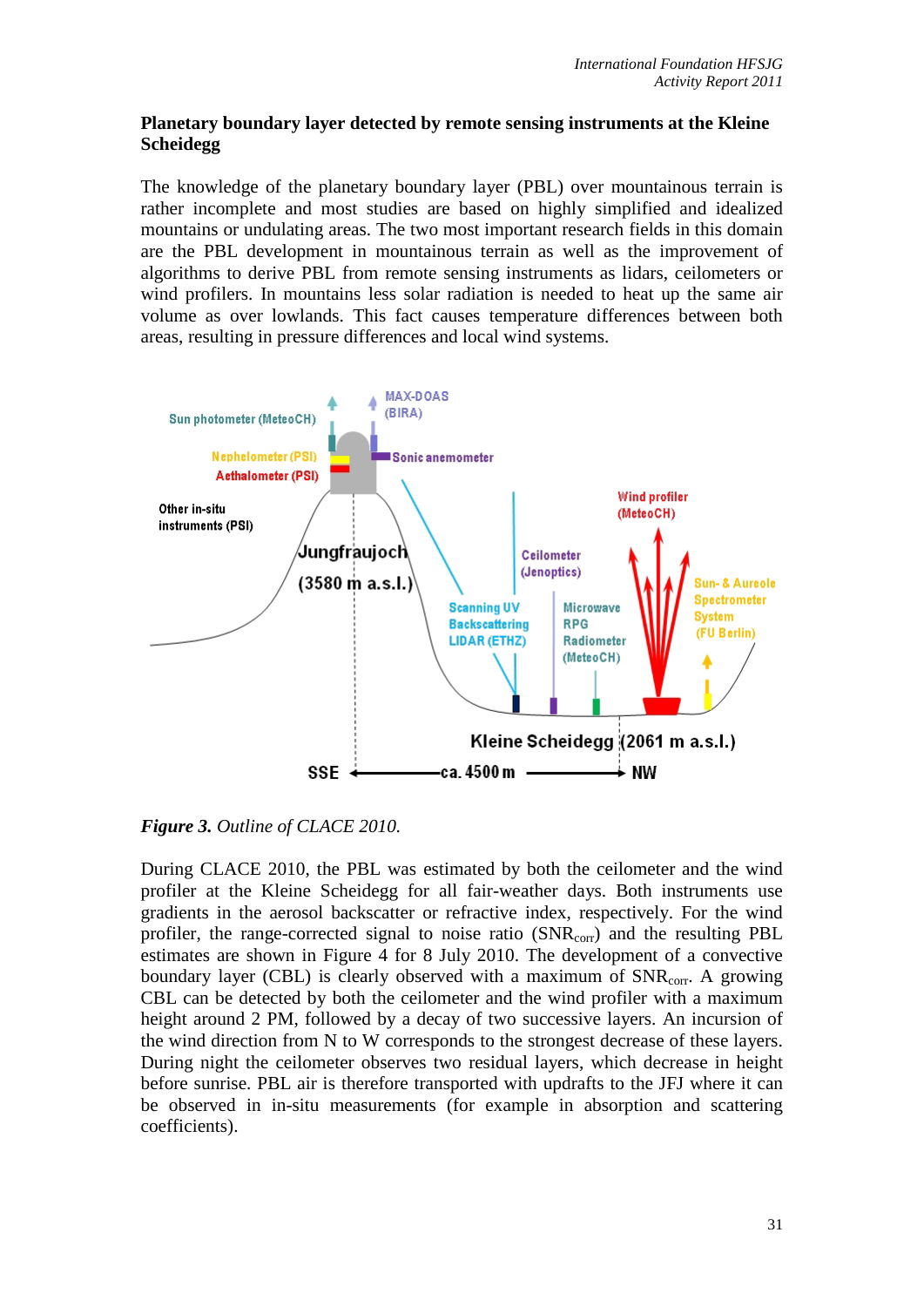#### *International Foundation HFSJG Activity Report 2011*

The diurnal variations of the PBL are therefore well estimated by the Jenoptic ceilometer in case of fair-weather days. The algorithm written for the Vaisala wind profiler data agrees well over daytime with Ceilometer PBL. Using wind profiler data it is more difficult to analyze residual layer or stable boundary layer, because the strongest SNR<sub>corr</sub> is in the majority of cases observed on the lowest measurement level. For periods with clouds, the ceilometer performs less well in discriminating between cloud base and PBL height.



*Figure 4. Range-corrected SNR derived from wind profiler and wind profiler PBL (black dots), ceilometer PBL (purple dots) and clouds (white) as well as the difference between hourly averaged PBL of both measurement devices for 8th July 2010.*

#### Key words:

Atmospheric aerosol particles, aerosol climatic effects, radiative forcing, light scattering, cloud condensation nuclei, hygroscopic growth, CCN concentration, aerosol size distribution, , remote sensing of aerosol optical properties

Internet data bases:

http://www.psi.ch/lac http://aerosolforschung.web.psi.ch http://www.meteoschweiz.admin.ch/web/en/climate/climate\_international/gawch.html

Collaborating partners/networks:

Dr. D. Ruffieux, MeteoSwiss, Payerne

Prof. U. Lohmann, Prof. J. Stähelin and Prof. T. Peter, Institute for Atmospheric and Climate Science, ETH Zürich

Dr. W. Eugster, Institute of Plant, Animal and Agroecosystem Sciences, ETH Zürich Dr. C. Hüglin and Dr. S. Reimann, EMPA, Dübendorf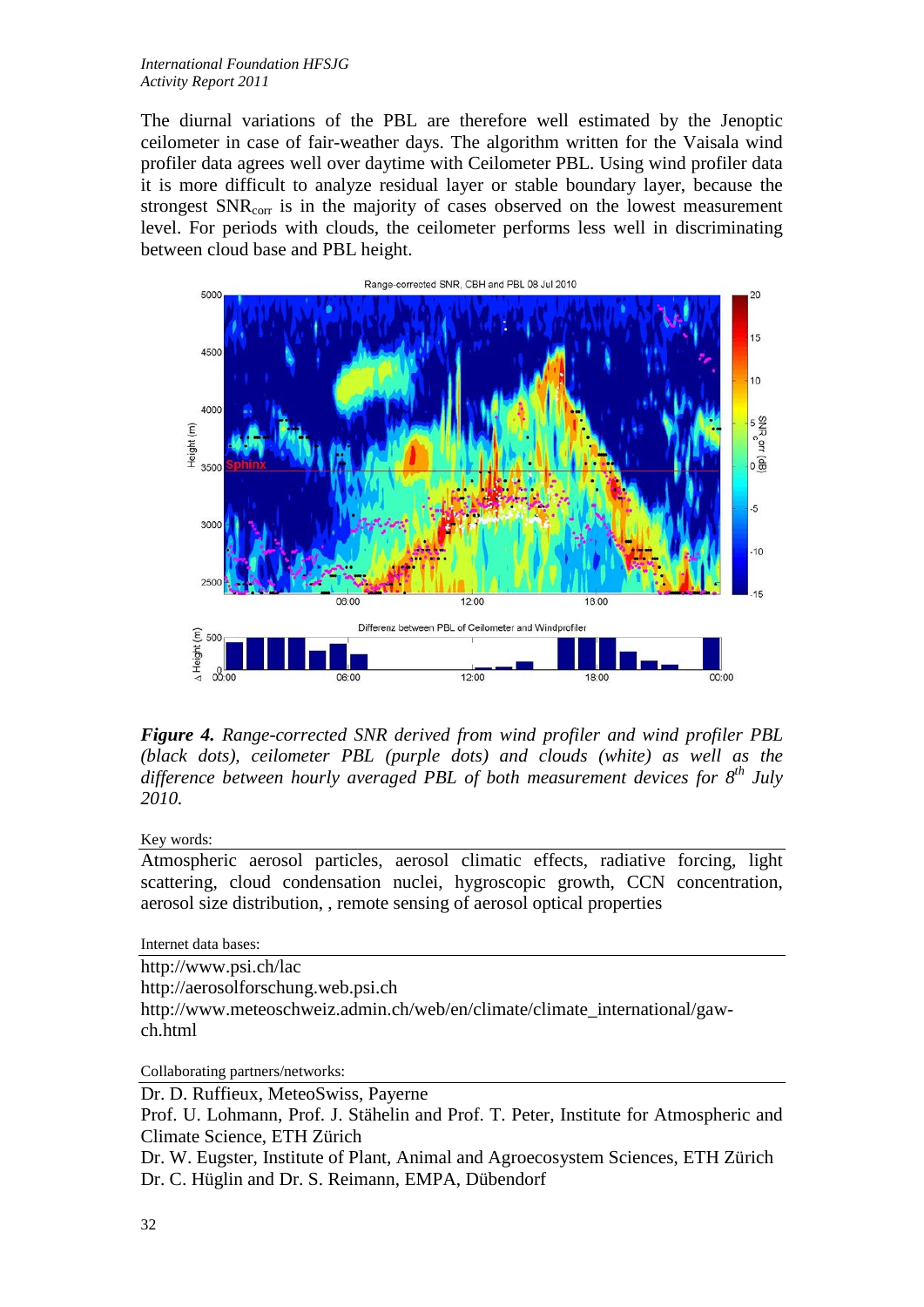Prof. Dr. B. Grobéty, Universität Fribourg

Dr. Julian Gröbner, Physikalisch-Meteorologisches Observatorium Davos, World Radiation Center (PMOD/WRC), Davos

Dr. Franz Conen, Institut für Umweltgeowissenschaften, Universität Basel

Prof. M. Leuenberger, Climate and Environmental Physics, University of Bern

Prof. Dr. J. Fischer and Dr. T. Ruhtz, Freie Universität Berlin

Dr. Martin Schnaiter, Institute of Meteorology and Climate Research, Karlsruhe Institute of Technology (KIT) Germany

Prof. H. Burtscher and Dr. M. Fierz, Institut für Aerosol- und Sensortechnik, Fachhochschule Nordwestschweiz, Windisch

Dr. S. Mertes, Prof. A. Wiedensohler, Institut für Troposphärenforschung, Leipzig, Germany

Dr. P. Laj, Laboratoire de Glaciologie et Géophysique de l'Environnement CNRS - Université J. Fourier, Grenoble, St Martin d'Hères Cedex, France

Dr. K. Sellegri, Laboratoire de météorologie physique, Université Blaise Pascal, 63170 Aubiere, France

Dr. A. Petzold, Institute of Atmospheric Physics, DLR Oberpfaffenhofen, Germany Prof. J. Curtius, Institut für Atmosphäre und Umwelt, Johann Wolfgang Goethe Universität Frankfurt am Main, Frankfurt, Germany

Prof. H. Coe and Prof. T. Choularton, School of Earth, Atmospheric and Environmental Sciences (SEAES), University of Manchester, Manchester, England Dr. J. Schneider and Prof. S. Borrmann, University of Mainz, Particle Chemistry

Department, Mainz, Germany

Dr. U. Pöschl, Biogeochemistry Department, Max-Planck-Institut für Chemie, Mainz, Germany

Prof. S. Weinbruch, Universität Darmstadt, Institut für Mineralogie, Darmstadt, Germany

Dr. Katrijn Clemer, Dr. Michel Van Roozendael, Belgian Institute for Space Aeronomy

Prof. M. Kulmala, Department of Physics, University of Helsinki, Helsinki, Finland

Scientific publications and public outreach 2011:

### **Refereed journal articles and their internet access**

E. Andrews, J.A. Ogren, P. Bonasoni, A. Marinoni, E. Cuevas, Rodríguez, J.Y. Sun, D.A. Jaffe, E.V. Fischer, U. Baltensperger, E. Weingartner, M. Collaud, S. Sharma, A.M. Macdonald, W.R. Leaitch, N.-H. Lin, P. Laj, T. Arsov, I. Kalapov, A. Jefferson, P. Sheridan: Climatology of aerosol radiative properties in the free troposphere, doi:10.1016/j.atmosres.2011.08.017, Atmos. Res. **102**, 365–393 (2011). http://dx.doi.org/10.1016/j.atmosres.2011.08.017

A. Asmi, A. Wiedensohler, P. Laj, A.-M. Fjaeraa, K. Sellegri, W. Birmili, E. Weingartner, U. Baltensperger, V. Zdimal, N. Zikova, J.-P. Putaud, A. Marinoni, P. Tunved, H.-C. Hansson, M. Fiebig, N. Kivekäs, H. Lihavainen, E. Asmi, V. Ulevicius, P.P. Aalto, E. Swietlicki, A. Kristensson, N. Mihalopoulos, N. Kalivitis, I. Kalapov, G. Kiss, G.d. Leeuw, B. Henzing, R.M. Harrison, D. Beddows, C. O'Dowd, S.G. Jennings, H. Flentje, K. Weinhold, F. Meinhardt, L. Ries, M. Kulmala: Number size distributions and seasonality of submicron particles in Europe 2008–2009, Atmos. Chem. Phys. **11**, 5505-5538 (2011).

http://dx.doi.org/10.5194/acp-11-5505-2011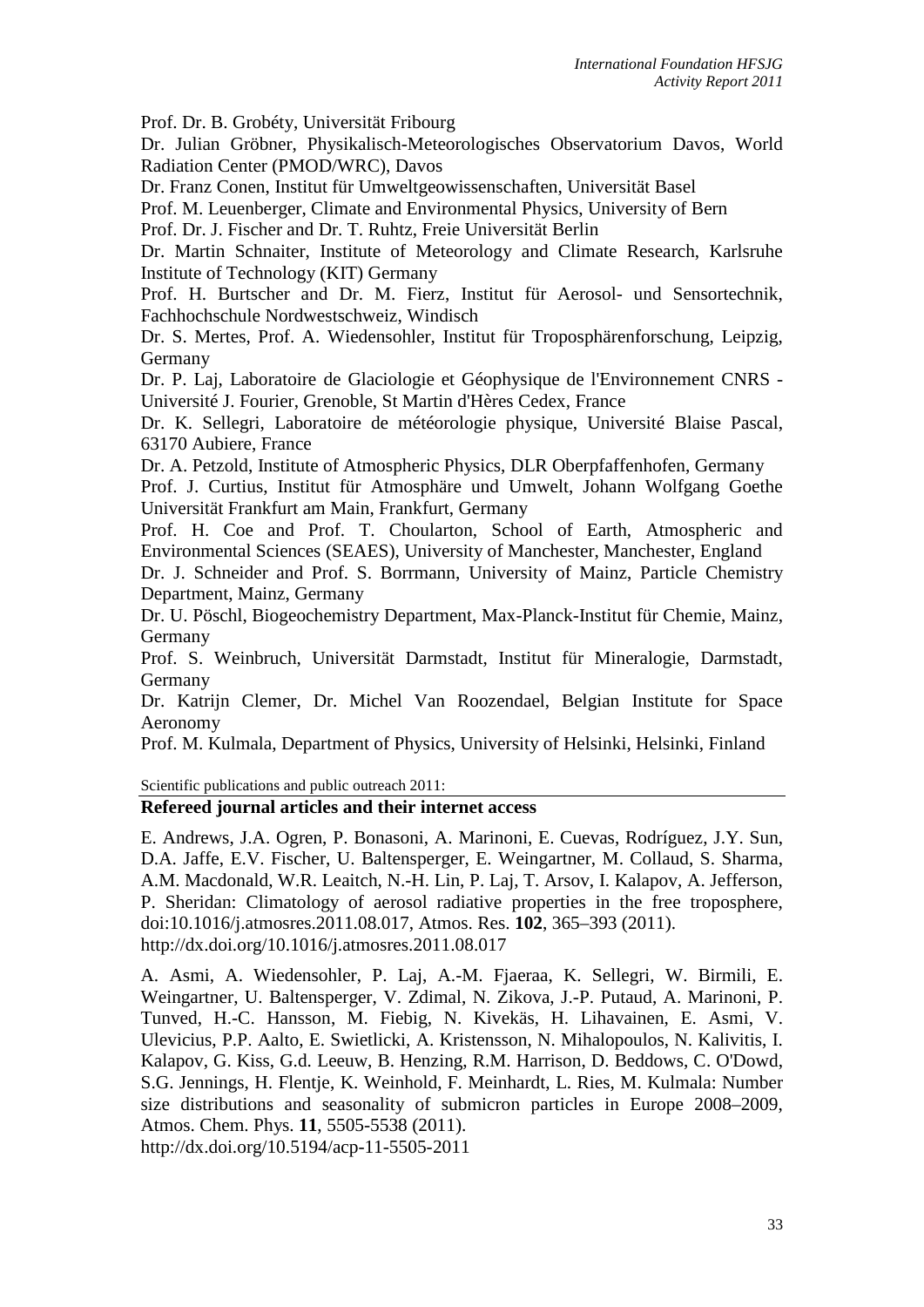N. Bukowiecki, P. Zieger, E. Weingartner, Z. Jurányi, M. Gysel, B. Neininger, B. Schneider, C. Hueglin, A. Ulrich, A. Wichser, S. Henne, D. Brunner, R. Kaegi, M. Schwikowski, L. Tobler, F.G. Wienhold, I. Engel, B. Buchmann, T. Peter, U. Baltensperger: Ground-based and airborne in-situ measurements of the Eyjafjallajökull volcanic aerosol plume in Switzerland in spring 2010, Atmos. Chem. Phys. **11**, 10011-10030 (2011).

http://dx.doi.org/10.5194/acp-11-10011-2011

C. Chou, O. Stetzer, E. Weingartner, Z. Juranyi, Z.A. Kanji, U. Lohmann: Ice nuclei properties within a Saharan dust event at the Jungfraujoch in the Swiss Alps, Atmos. Chem. Phys. **11**, 4725-4738 (2011).

http://dx.doi.org/10.5194/acp-11-4725-2011

M. Collaud Coen, E. Weingartner, M. Furger, S. Nyeki, A.S.H. Prévôt, M. Steinbacher, U. Baltensperger: Aerosol climatology and planetary boundary influence at the Jungfraujoch analyzed by synoptic weather types, Atmos. Chem. Phys. 11, 5931–5944 (2011).

http://dx.doi.org/10.5194/acp-11-5931-2011

M. Ebert, A. Worringen, N. Benker, S. Mertes, E. Weingartner, and S. Weinbruch, Chemical composition and mixing-state of ice residuals sampled within mixed phase clouds, Atmos. Chem. Phys., **11**, 2805-2816 (2011). http://dx.doi.org/10.5194/acp-11-2805-2011

J. Duplissy, P. F. DeCarlo, J. Dommen, M. R. Alfarra, A. Metzger, I. Barmpadimos, A. S. H. Prevot, E. Weingartner, T. Tritscher, M. Gysel, A. C. Aiken, J. L. Jimenez, M. R. Canagaratna, D. R. Worsnop, D. R. Collins, J. Tomlinson, and U. Baltensperger, Relating hygroscopicity and composition of organic aerosol particulate matter, Atmos. Chem. Phys., **11**, 1155-1165 (2011). http://dx.doi.org/10.5194/acp-11-1155-2011

Z. Jurányi, M. Gysel, E. Weingartner, N. Bukowiecki, L. Kammermann, U. Baltensperger: A 17-month climatology of the cloud condensation nuclei number concentration at the high alpine site Jungfraujoch, J. Geophys. Res. **116**, doi:10.1029/2010JD015199, D10204, (2011). http://dx.doi.org/10.1029/2010JD015199

C. Reddington, K. S. Carslaw, D. V. Spracklen, M. G. Frontoso, L. Collins, J. Merikanto, A. Minikin, T. Hamburger, H. Coe, M. Kulmala, P. Aalto, H. Flentje, C. Plass-Dülmer, W. Birmili, A. Wiedensohler, B. Wehner, T. Tuch, A. Sonntag, C. D. O'Dowd, S. G. Jennings, R. Dupuy, U. Baltensperger, E. Weingartner, H.-C. Hansson, P. Tunved, P. Laj, K. Sellegri, J. Boulon, J.-P. Putaud, C. Gruening, E. Swietlicki, P. Roldin, J. S. Henzing, M. Moerman, N. Mihalopoulos, G. Kouvarakis, V. Ždímal, N. Zíková, A. Marinoni, P. Bonasoni, and R. Duchi, Primary versus secondary contributions to particle number concentrations in the European boundary layer, Atmos. Chem. Phys., **11**, 12007-12036 (2011). http://dx.doi.org/10.5194/acp-11-12007-2011

### **Book sections**

E. Weingartner, H. Burtscher, C. Hüglin, K. Ehara, Semi-continuous mass measurement, in P.S. Kulkarni, P.A. Baron, K. Willeke (eds.), *Aerosol Measurement: Principles, Techniques, and Applications*, John Wiley & Sons, Inc., 255-268, 2011.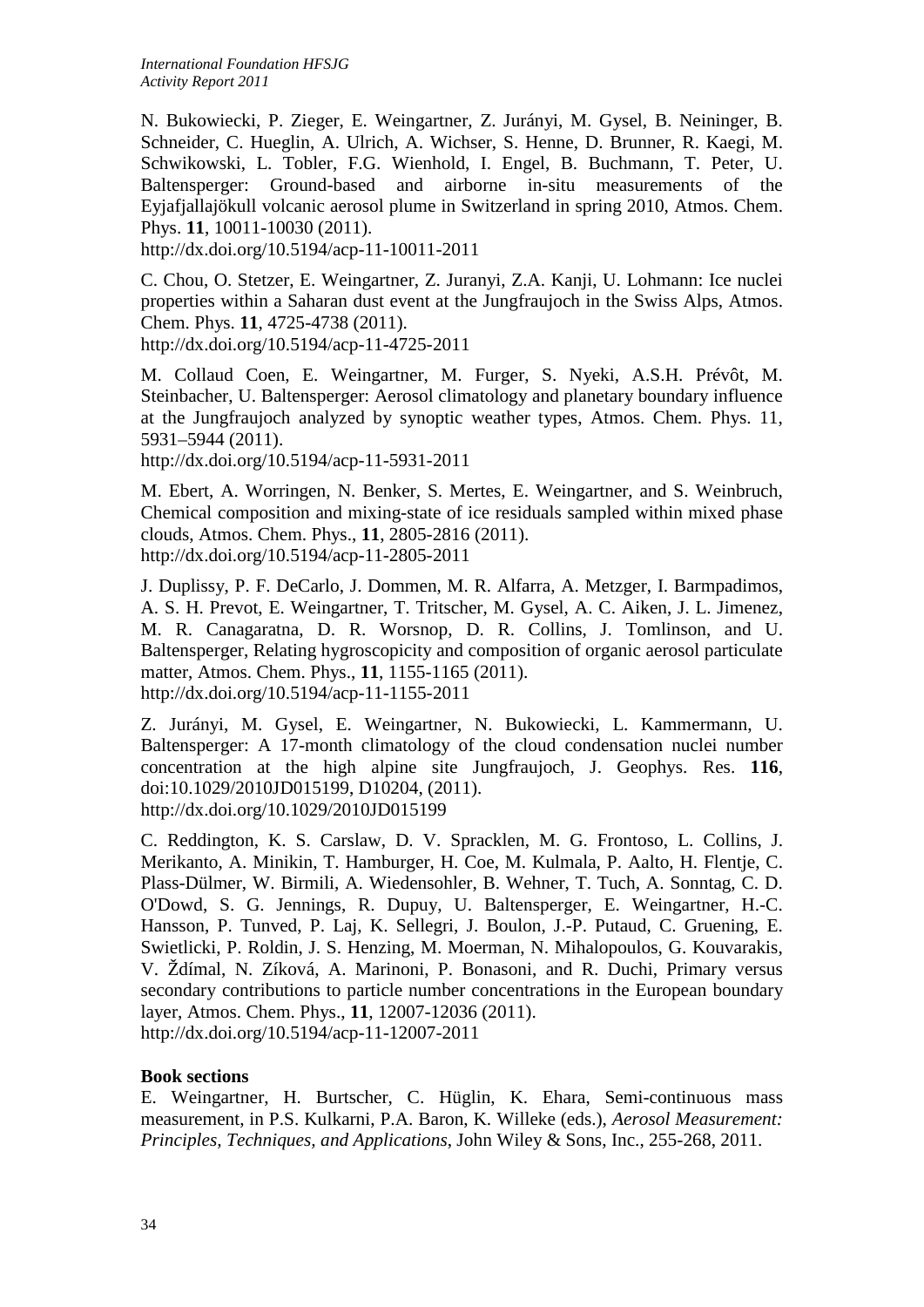## **Conference papers**

U. Baltensperger, Why do we measure aerosols at the Jungfraujoch?, GAW-CH Conference, ETH Zürich, January 18-19, 2011.

http://www.meteosuisse.admin.ch/web/en/climate/climate\_international/gawch/gaw\_ch\_conference.html

U. Baltensperger, Z. Jurányi, E. Hammer, M. Gysel, N. Bukowiecki, E. Weingartner, Cloud condensation nuclei concentrations and actual supersaturations in real clouds, Goldschmidt Conference, Prague, Hungary, August 14 -19, 2011. http://www.goldschmidt2011.org/

N. Bukowiecki, E. Andrews: Climatology of Aerosol Radiative Properties in the Free Troposphere, International Symposium Climate Change in High Mountain Regions, Zentralanstalt für Meteorologie und Geodynamik, Salzburg, August 28 - September 1 (2011).

http://www.zamg.ac.at/veranstaltungen/125jahresonnblick/

N. Bukowiecki, M. Gysel, Z. Jurányi, G. Wehrle, P. Zieger, M. Laborde, E. Hammer, E. Weingartner, U. Baltensperger: Long-term aerosol measurements at the high altitude research station Jungfraujoch (Switzerland), International Symposium Climate Change in High Mountain Regions, Zentralanstalt für Meteorologie und Geodynamik, Salzburg, August 28 – September 1 (2011).

http://www.zamg.ac.at/veranstaltungen/125jahresonnblick/

N. Bukowiecki, P. Zieger, E. Weingartner, Z. Jurányi, M. Gysel, B. Neininger, B. Schneider, C. Hueglin, A. Ulrich, A. Wichser, S. Henne, D. Brunner, R. Kaegi, M. Schwikowski, L. Tobler, F.G. Wienhold, I. Engel, B. Buchmann, T. Peter, U. Baltensperger: Ground-based and airborne in-situ measurements of the Eyjafjallajökull volcanic aerosol plume in Switzerland in April and May 2010, EGU General Assembly 2011, Vienna, Geophysical Research Abstracts **13**, EGU2011- 2420, (2011).

http://meetingorganizer.copernicus.org/EGU2011/EGU2011-2420.pdf

N. Bukowiecki, P. Zieger, E. Hammer, Z. Jurányi, M. Gysel, M. Laborde, E. Weingartner, U. Baltensperger, M. Collaud Coen, C. Ketterer, O. Maier, D. Ruffieux, J. Spiegel, W. Eugster, C. Chou, J. Henneberger, U. Lohmann, E. Kienast, F.G. Wienhold, T. Peter, J. von Bismarck, M. Starace, T. Ruhtz, K. Clemer, M. van Roozendael: In-situ investigation of cloud microphysics and aerosol optical properties during the CLACE 2010 campaign at Jungfraujoch, Switzerland (3580 m asl): An Overview, EAC 2011, Manchester, U.K., September 4-9, 2011. http://www.eac2011.com/

N. Bukowiecki, P. Zieger, E. Hammer, Z. Jurányi, M. Gysel, E. Weingartner, J. Spiegel, W. Eugster, U. Baltensperger: On the activation and ambient peak supersaturation of CCNs at Jungfraujoch, Switzerland (3580 m asl): Results from the CLACE 2010 campaign, European Aerosol Conference 2011, Manchester, UK, September 4-9 (2011).

http://www.eac2011.com/

M. Collaud Coen, E. Weingartner, C. Ketterer, O. Maier, S. Frey, P. Zieger, N. Bukowiecki, U. Baltensperger: Planetary boundary layer influence at the Jungfraujoch: In-situ and remote sensing measurements, EAC, Manchester, UK, September 4-9 (2011).

http://www.eac2011.com/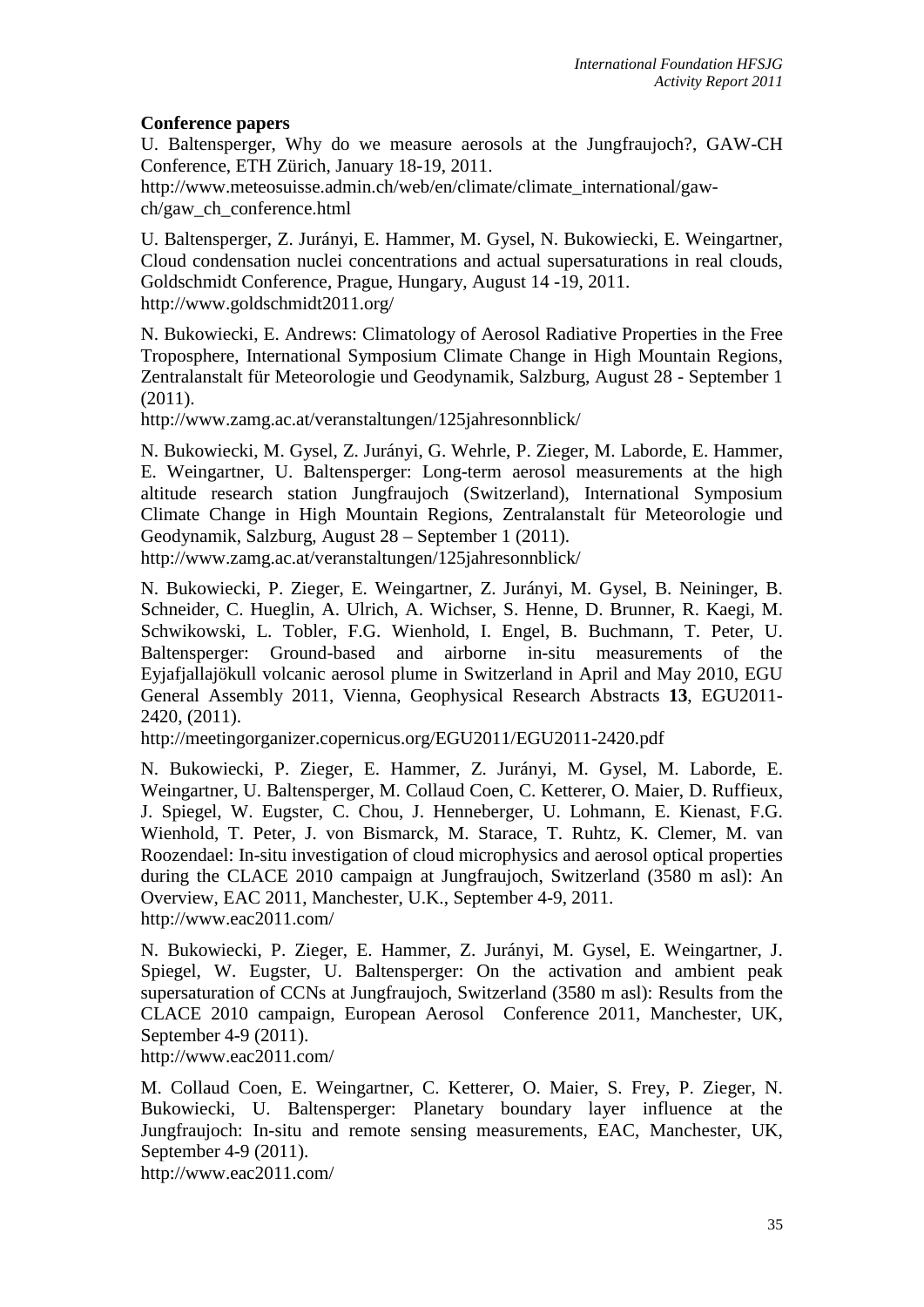M. Gysel, M. Laborde, N. Bukowiecki, Z. Jurányi, E. Hammer, P. Zieger, U. Baltensperger, E. Weingartner: In situ measurement of cloud droplet activation behaviour of black carbon particles, European Aerosol Conference, Manchester, United Kingdom, September 5, 2011.

http://www.eac2011.com/

M. Gysel, M. Laborde, N. Bukowiecki, Z. Jurányi, E. Hammer, P. Zieger, U. Baltensperger, E. Weingartner: Influence of mixing state of atmospheric black carbon particles on their cloud droplet activation behaviour in real clouds, 10th International Conference on Carbonaceous Particles in the Atmosphere, Vienna, Austria, June 27, 2011.

http://iccpa.serverkit.de/index\_10thICCPA.html

E. Hammer, Z. Jurányi, N. Bukowiecki, E. Weingartner, M. Gysel, J. Spiegel1, W. Eugster1, U. Baltensperger: Calculation and interpretation of cloud peak supersaturations at the High Alpine site Jungfraujoch, 15th ETH-Conference on Combustion Generated Nanoparticles, June 26-29, 2011. http://www.lav.ethz.ch/nanoparticle\_conf/index

E. Weingartner, J. Cozic, B. Verheggen, S. Mertes, N. Bukowiecki, Z. Jurányi, M. Gysel, M. Laborde, E. Hammer, U. Baltensperger: Measurements of aerosol activation behavior in mixed phase clouds at the high alpine site Jungfraujoch (3580 m asl, Switzerland), The XXV IUGG General Assembly, Melbourne, Australia June 28 – July 7, 2011.

http://www.iugg2011.com/

E. Weingartner, Z. Jurányi, M. Gysel, N. Bukowiecki, U. Baltensperger: Climatology of the CCN number concentration at the High Alpine site Jungfraujoch (3580 m asl, Switzerland) , XXV IUGG General Assembly, Melbourne, Australia, 28 June - 7 July, 2011.

http://www.iugg2011.com/

E. Weingartner, Z. Jurányi, E. Hammer, M. Laborde, J. Cozic, N. Bukowiecki, M. Gysel, B. Verheggen, U. Baltensperger: Aerosol-cloud interactions, GAW-CH Conference ETH Zürich, 18.-19.1.2011, 2011.

http://www.meteosuisse.admin.ch/web/en/climate/climate\_international/gawch/gaw\_ch\_conference.html

P. Zieger, N. Bukowiecki, U. Baltensperger, C. Ketterer, M. Collaud Coen, O. Maier, E. Kienast, F. Wienhold, T. Peter, J. Von Bismarck, M. Starace, T. Ruhtz, K. Clemer, M. Van Roozendael, S. Frey, H. Wille, E. Weingartner: Closure study of aerosol optical properties using in-situ and remote sensing techniques, EAC 2011, Manchester, U.K., 2011.

http://www.eac2011.com/

P. Zieger, R. Fierz-Schmidhauser, E. Weingartner, U. Baltensperger, Effects of relative humidity on aerosol light scattering: Results from different European sites, EAC 2011, Manchester, U.K., September 4-9, 2011. http://www.eac2011.com/

### **Theses**

P. Zieger, Effects of relative humidity on aerosol light scattering, Doctoral thesis, Diss. ETH No. 19659, April 2011.

http://dx.doi.org/10.3929/ethz-a-006668068